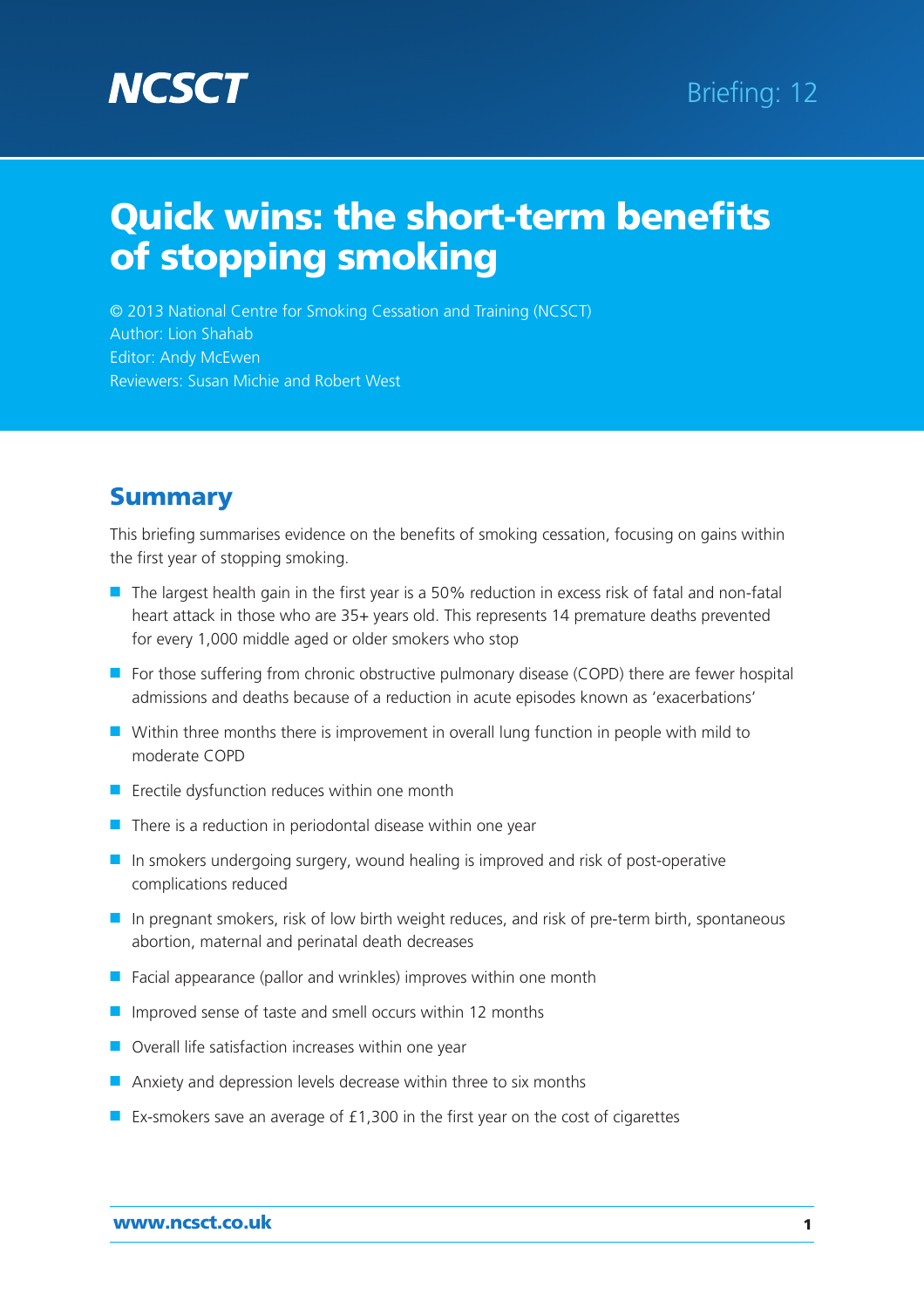

# 1. Background

Stopping smoking improves healthy life expectancy by an average of six hours for each day of smoking prevented after early middle age, $1$  up to approximately 10 years in both men and women if they stop smoking in their 30s.

For most smokers this benefit does not accrue until later in life. Many smokers and public bodies for whom smoking represents a financial cost are interested in knowing what benefits can be expected much sooner than that. This briefing summarises evidence on benefits that can be expected within the first year of stopping.

# 2. Methods

Electronic research databases (PubMed, Web of Science and Google Scholar) were reviewed using the terms "benefit", "advantage", "improvement", "amelioration" or "gain" and the terms "short-term", "immediate", "acute", "rapid", "instant" or "quick" in addition to terms for smoking cessation. Where existing reviews were found these were used. Otherwise, primary research findings were analysed and summarised.

# 3. Results

#### **Physical health**

Table 1 shows the expected physical health benefits from stopping smoking. The most notable benefits are improved lung functioning (including a decrease in COPD symptoms), lower heart rate, decrease in risk to the babies of smokers and faster wound healing.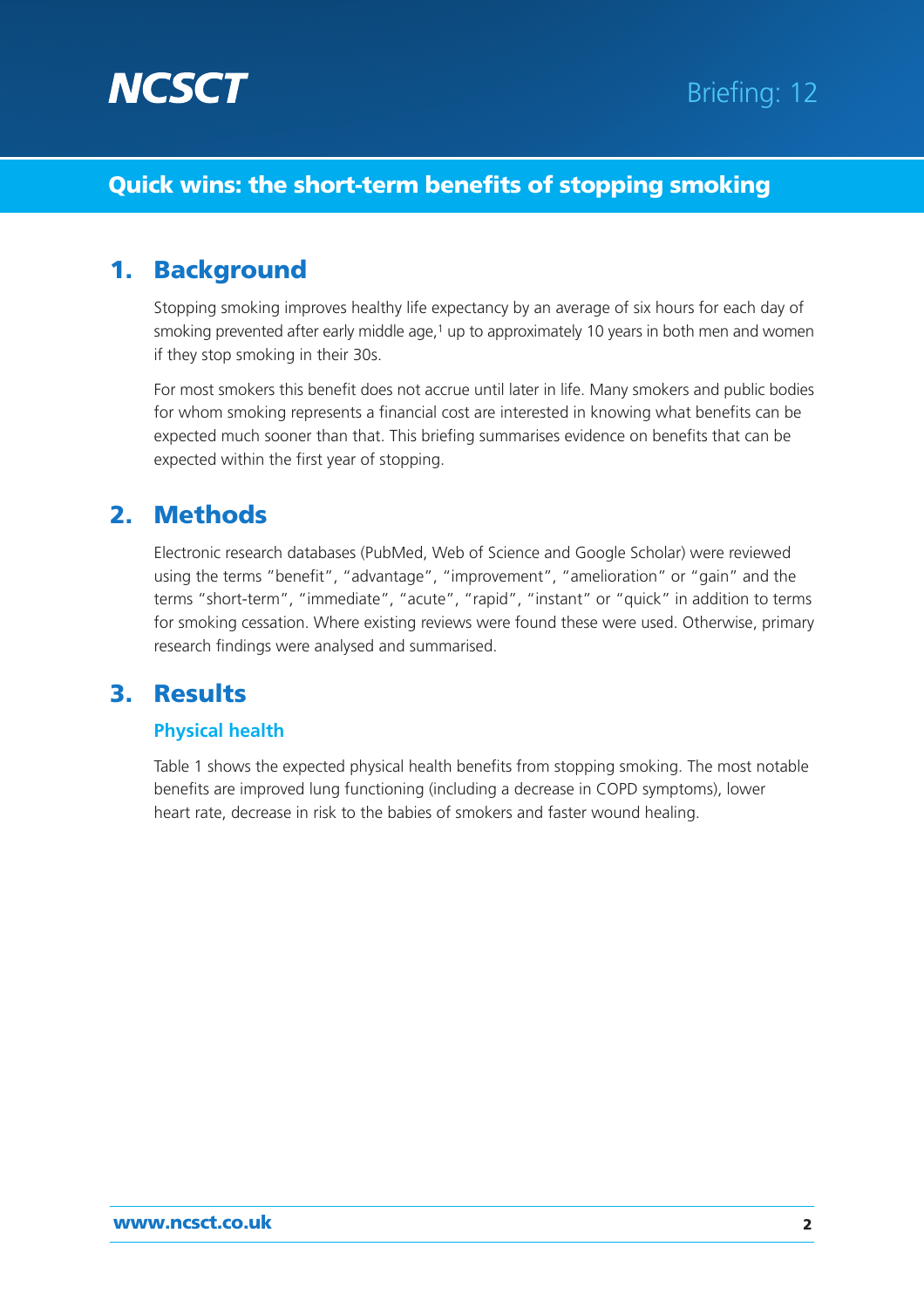

#### *Table 1: Expected physical health benefits within 12 months of smoking cessation*

| <b>Time</b><br>since<br>quit | <b>System</b>                                                                                                                                                                                                               |                                                                                                                                                                             |                                                                                                                      |                                                                                                             |                                                                                                |
|------------------------------|-----------------------------------------------------------------------------------------------------------------------------------------------------------------------------------------------------------------------------|-----------------------------------------------------------------------------------------------------------------------------------------------------------------------------|----------------------------------------------------------------------------------------------------------------------|-------------------------------------------------------------------------------------------------------------|------------------------------------------------------------------------------------------------|
|                              | <b>Respiratory</b>                                                                                                                                                                                                          | Vascular*                                                                                                                                                                   | <b>Re-productive</b>                                                                                                 | Gastro-intestinal                                                                                           | <b>General</b>                                                                                 |
| <1 months                    | Improvement in pulmonary CO<br>diffusing capacity <sup>2,3</sup> and<br>pulmonary epithelial<br>permeability <sup>4</sup>                                                                                                   | Improvement in<br>coronary vaso-<br>constriction, lipid<br>and fibrinolytic<br>profile and<br>oxidative injury <sup>5-7</sup>                                               | Improvement in<br>hemodynamics,<br>rigidity and<br>tumescence in<br>men with erectile<br>dysfunction <sup>8, 9</sup> | Reduction in daily<br>gastro-esophageal<br>reflux, 10 faster<br>gastric ulcer<br>healing <sup>11</sup>      |                                                                                                |
| <2 months                    | Improvement in FEV1,<br>decreased sputum neutrophils<br>in asthmatics <sup>12</sup>                                                                                                                                         | Lowered arterial<br>pressure and<br>heart rate <sup>13, 14</sup>                                                                                                            |                                                                                                                      |                                                                                                             | Reduced post-<br>operative<br>complications and<br>improved wound<br>healing <sup>15, 16</sup> |
| <3 months                    | Decrease in COPD/respiratory<br>disease symptoms (wheeziness,<br>expectoration, cough) and<br>reduced severity <sup>17-19</sup>                                                                                             |                                                                                                                                                                             | Possible<br>improvement in<br>sperm quality <sup>20</sup>                                                            |                                                                                                             |                                                                                                |
| <4 months                    | Improved airway hyper-activity<br>and respiratory symptoms in<br>asthmatics <sup>21</sup>                                                                                                                                   |                                                                                                                                                                             |                                                                                                                      |                                                                                                             |                                                                                                |
| <6 months                    |                                                                                                                                                                                                                             | Improved airway<br>hyper-activity<br>and respiratory<br>symptoms in<br>asthmatics <sup>21</sup>                                                                             | Excess risk of low<br>birth weight and<br>associated<br>complications<br>eliminated <sup>23-25</sup>                 | Faster healing of<br>duodenal ulcers. <sup>26</sup><br>reduced recurrence<br>of gastric ulcer <sup>27</sup> |                                                                                                |
| <9 months                    |                                                                                                                                                                                                                             |                                                                                                                                                                             | Perinatal death<br>and preterm<br>delivery likely to<br>be reduced <sup>11</sup>                                     |                                                                                                             |                                                                                                |
| <12 months                   | Improved FEV1 and reduced<br>airway inflammation in healthy<br>smokers or smokers with mild<br>COPD;28-30 improved airway<br>hyper-reactivity and decreased<br>epithelial remodelling in COPD<br>patients <sup>30, 31</sup> | Decreased risk of<br>primary as well<br>as secondary<br>CHD11, 32, 33<br>including MI; <sup>34, 35</sup><br>improved survival<br>following surgery<br>for PAD <sup>11</sup> |                                                                                                                      | Reduction in<br>duodenal ulcer<br>relapse and<br>Crohn's disease<br>flare-up <sup>36, 37</sup>              | Improved<br>olfaction <sup>38</sup>                                                            |

*Table 1: Rapid health gains from stopping smoking; \*Generally, most pronounced benefits are seen in those with pre-existing conditions; CO: carbon monoxide, COPD: Chronic obstructive pulmonary disease, FEV1: Forced-expiratory volume in one second; CHD: Coronary heart disease, PAD: Peripheral arterial disease*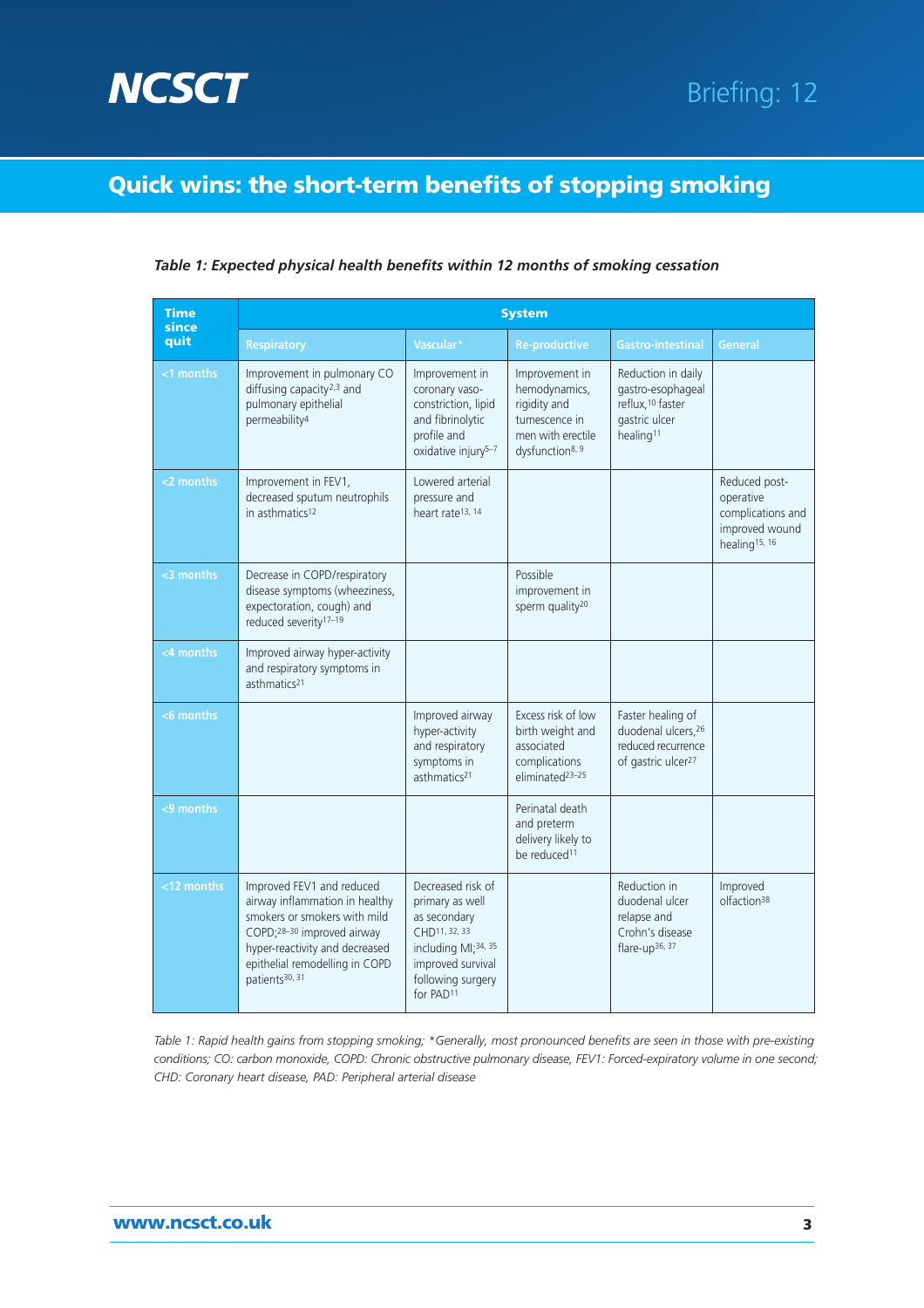

#### **Wellbeing**

Below, a number of other positive effects of smoking cessation that occur within a relatively short amount of time are presented. These include healthier appearance of the skin and improvement of bad breath; also increased self-confidence, more social interaction and greater engagement in other healthy behaviours.

#### **Aesthetic improvements**

- Smoking is associated with a number of oral conditions such as bad breath, stained teeth and periodontal disease and these tend to be quickly reversible in the early stages after smoking cessation<sup>39, 40</sup>
- Smoking also has dermatological consequences, and there are a number of rapid improvements following smoking cessation, such as a reduction in the recurrence of psoriasis, palmoplantar pustolosis and skin ulcers41
- Smoking cessation also improves the appearance of skin and nails in the absence of nicotine staining and a halting in the aging of skin and formation of wrinkles which is enhanced in smokers<sup>42</sup>

#### **Psychosocial improvements**

- There is evidence that smoking cessation is not only a consequence of higher self-confidence (or self-efficacy) but that smoking cessation itself causes improvements in both these cognitions within a short timeframe11, 43–45
- Studies increasingly suggest that as former smokers play an active role in structuring social interactions and support, so as to maintain abstinence and remain at the centre of social networks, continuing smokers become pushed to the periphery and socially isolated<sup>11, 46</sup>

#### **Improvements in other health behaviours**

■ Smoking cessation appears to go hand in hand with fairly rapid improvements and orientation towards other healthy life choices including increases in exercise, healthy dieting, reduction in alcohol consumption and taking part in health screening programs<sup>11, 47-51</sup>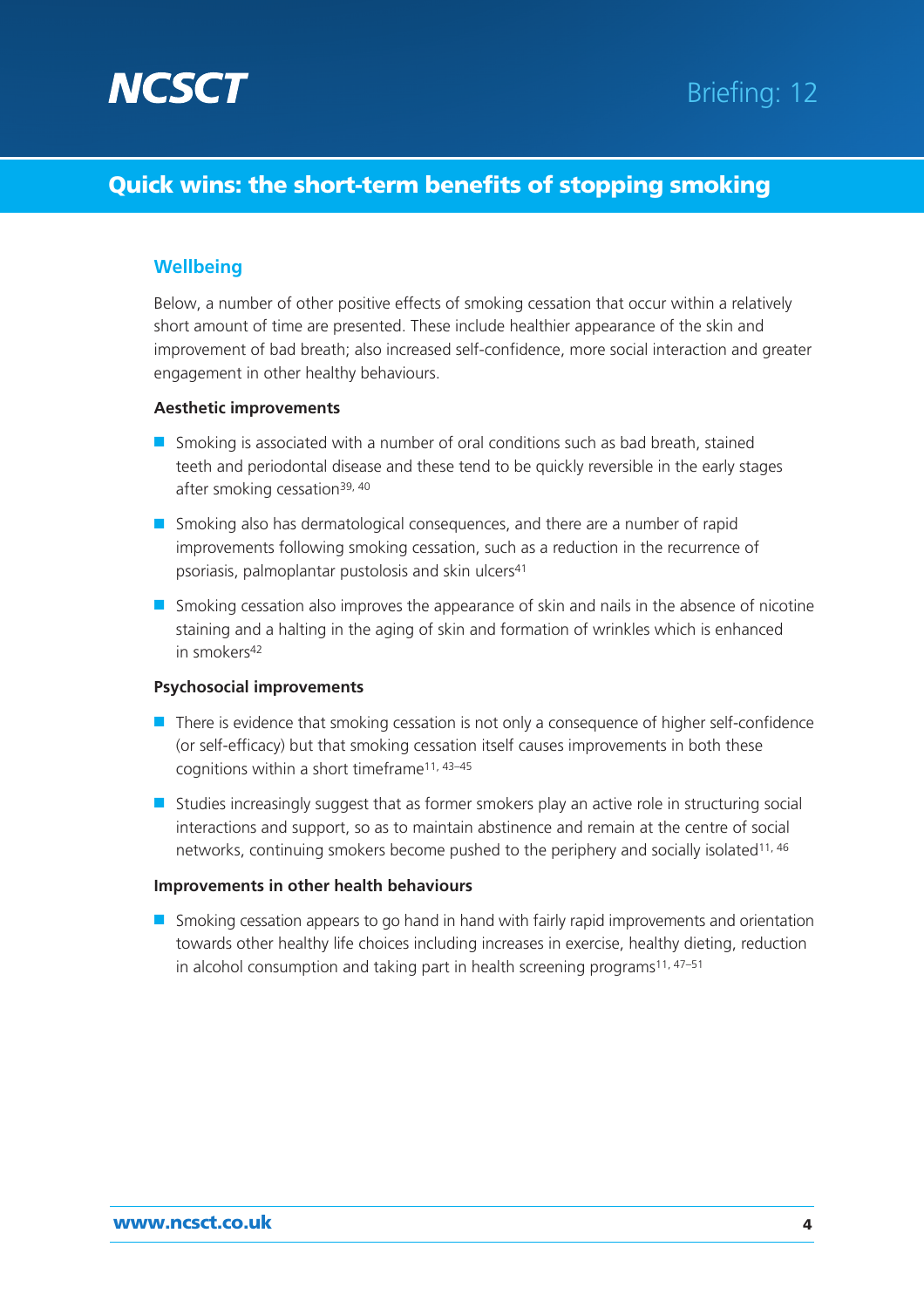

#### **Mental health**

There is increasing evidence that stopping smoking yields improvement in psychological well-being and that this occurs relatively soon after the quit date. Whilst low mood, anxiety and feeling generally unwell are common withdrawal symptoms, they are relatively short-lived.52 In fact, within a year of stopping smoking, ex-smokers' life enjoyment and satisfaction levels start to increase towards the levels of a never smoker.<sup>53</sup> Moreover, the majority of recent ex-smokers report feeling happier than when they were a smoker.<sup>54</sup>

In terms of mental illness, there is also good evidence that the benefits from smoking cessation are experienced relatively rapidly. Anxiety levels can start to decrease from one week after quitting55 and this is maintained at six months, leading to a reduction in the prevalence of anxiety disorders among ex-smokers.56

The prevalence of anxiety and depression decreases within 12 months of stopping smoking in the general population and is not associated with any an worsening of symptoms following smoking cessation among those with a history of mental health problems.<sup>57-59</sup>

#### **Financial gains**

Stopping smoking results in obvious financial gains. Recent data from the UK show that on average smokers spent £5.45 for 20 hand-rolled cigarettes and £6.06 for 20 manufactured cigarettes.<sup>60</sup> Given that the latest figures show that smokers on average consume 12.4 cigarettes a day,61 this means a weekly spend on cigarettes of £23.7 for hand-rolled and £26.3 for manufactured cigarette smokers, or £1,232.40 and £1,367.60 per year; equivalent to 5.2% of the average UK household spend.62

#### **Conclusion**

There are many immediate benefits or "quick gains" from stopping smoking: ranging from improvements in physical and mental health, general well-being and appearance, plus substantial financial savings.

Making those struggling to quit aware of these acute and rapid positive effects of smoking cessation, and asking them to self-monitor to observe these improvements for themselves, may strengthen their motivation to remain abstinent and provide further reasons to stick with a quit attempt.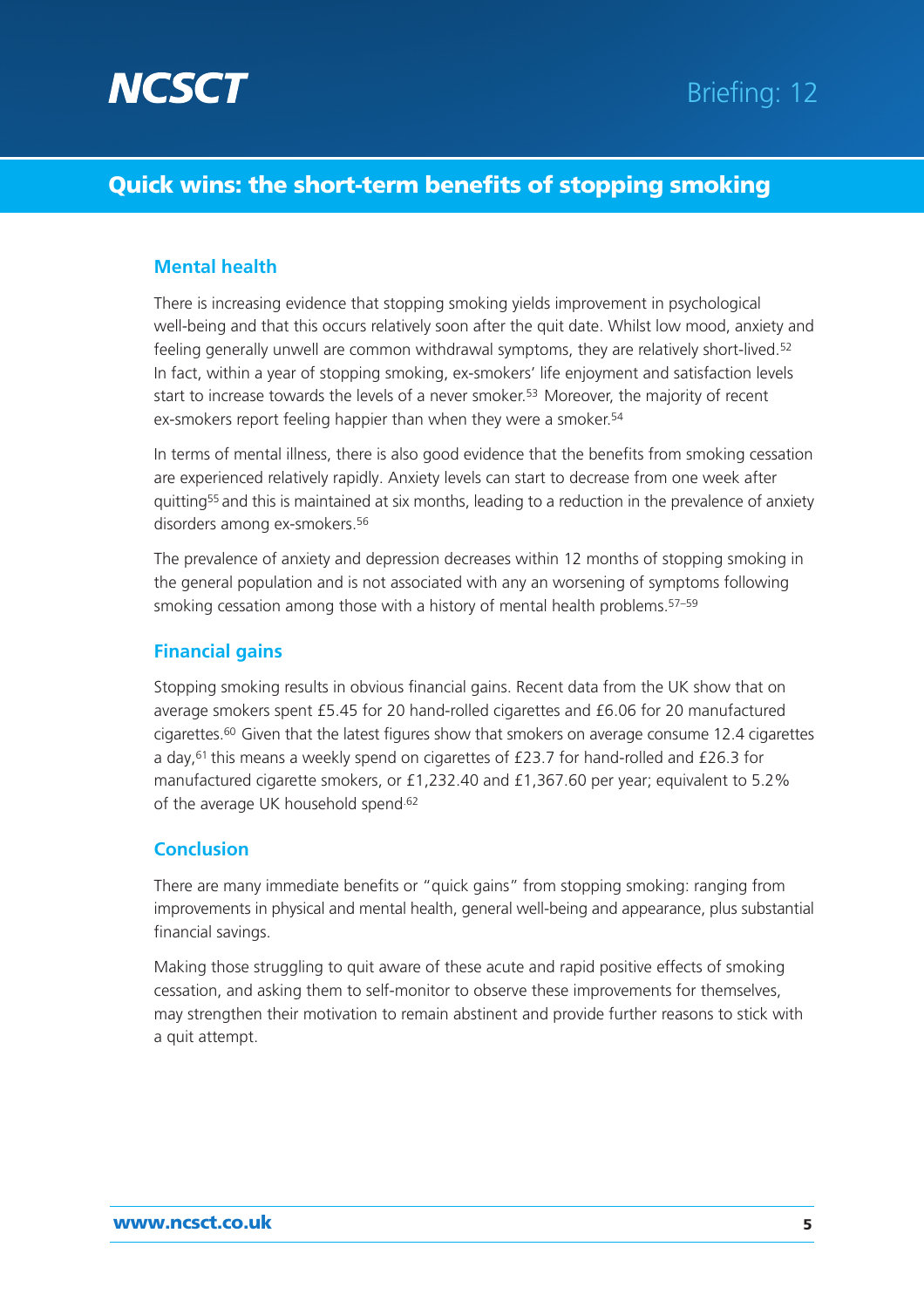

# **References**

- 1. Doll R, Peto R, Boreham J, Sutherland I. Mortality in relation to smoking: 50 years' observations on male British doctors. BMJ 2004 Jun 26;328(7455):1519–28.
- 2. Sansores RH, Pare P, Abboud RT. Effect of smoking cessation on pulmonary carbon monoxide diffusing capacity and capillary blood volume. Am Rev Respir Dis 1992 Oct;146(4):959–64.
- 3. Knudson RJ, Kaltenborn WT, Burrows B. The effects of cigarette smoking and smoking cessation on the carbon monoxide diffusing capacity of the lung in asymptomatic subjects. Am Rev Respir Dis 1989 Sep;140(3):645–51.
- 4. Minty BD, Jordan C, Jones JG. Rapid improvement in abnormal pulmonary epithelial permeability after stopping cigarettes. Br Med J (Clin Res Ed) 1981 Apr 11;282(6271):1183–6.
- 5. Gourlay SG, Benowitz NL. The benefits of stopping smoking and the role of nicotine replacement therapy in older patients. Drugs Aging 1996 Jul;9(1):8–23.
- 6. Minami J, Todoroki M, Yoshii M, Mita S, Nishikimi T, Ishimitsu T, et al. Effects of smoking cessation or alcohol restriction on metabolic and fibrinolytic variables in Japanese men. Clin Sci (Lond) 2002 Aug;103(2):117–22.
- 7. Pilz H, Oguogho A, Chehne F, Lupattelli G, Palumbo B, Sinzinger H. Quitting cigarette smoking results in a fast improvement of in vivo oxidation injury (determined via plasma, serum and urinary isoprostane). Thromb Res 2000 Aug 1;99(3):209–21.
- 8. Sighinolfi MC, Mofferdin A, De SS, Micali S, Cicero AF, Bianchi G. Immediate improvement in penile hemodynamics after cessation of smoking: previous results. Urology 2007 Jan;69(1):163–5.
- 9. Guay AT, Perez JB, Heatley GJ. Cessation of smoking rapidly decreases erectile dysfunction. Endocr Pract 1998 Jan;4(1):23–6.
- 10. Waring JP, Eastwood TF, Austin JM, Sanowski RA. The immediate effects of cessation of cigarette smoking on gastroesophageal reflux. Am J Gastroenterol 1989 Sep;84(9):1076–8.
- 11. USDHHS. The health benefits of smoking cessation: a report of the Surgeon General. Rockville, MD: U.S. Department of Health and Human Services (USDHHS); 1990.
- 12. Chaudhuri R, Livingston E, McMahon AD, Lafferty J, Fraser I, Spears M, et al. Effects of smoking cessation on lung function and airway inflammation in smokers with asthma. Am J Respir Crit Care Med 2006 Jul 15;174(2):127–33.
- 13. Minami J, Ishimitsu T, Matsuoka H. Effects of smoking cessation on blood pressure and heart rate variability in habitual smokers. Hypertension 1999 Jan;33(1 Pt 2):586–90.
- 14. Oren S, Isakov I, Golzman B, Kogan J, Turkot S, Peled R, et al. The influence of smoking cessation on hemodynamics and arterial compliance. Angiology 2006 Oct;57(5):564–8.
- 15. Moller AM, Villebro N, Pedersen T, Tonnesen H. Effect of preoperative smoking intervention on postoperative complications: a randomised clinical trial. Lancet 2002 Jan 12;359(9301):114–7.
- 16. Wong J, Lam DP, Abrishami A, Chan MT, Chung F. Short-term preoperative smoking cessation and postoperative complications: a systematic review and meta-analysis. Can J Anaesth 2012 Mar;59(3):268–79.
- 17. Etter JF. Short-term change in self-reported COPD symptoms after smoking cessation in an internet sample. Eur Respir J 2010 Jun;35(6):1249–55.
- 18. Eagan TM, Gulsvik A, Eide GE, Bakke PS. Remission of respiratory symptoms by smoking and occupational exposure in a cohort study. Eur Respir J 2004 Apr;23(4):589–94.
- 19. Stein MD, Weinstock MC, Herman DS, Anderson BJ. Respiratory symptom relief related to reduction in cigarette use. J Gen Intern Med 2005 Oct;20(10):889–94.
- 20. Santos EP, Lopez-Costa S, Chenlo P, Pugliese MN, Curi S, Ariagno J, et al. Impact of spontaneous smoking cessation on sperm quality: case report. Andrologia 2011 Dec;43(6):431–5.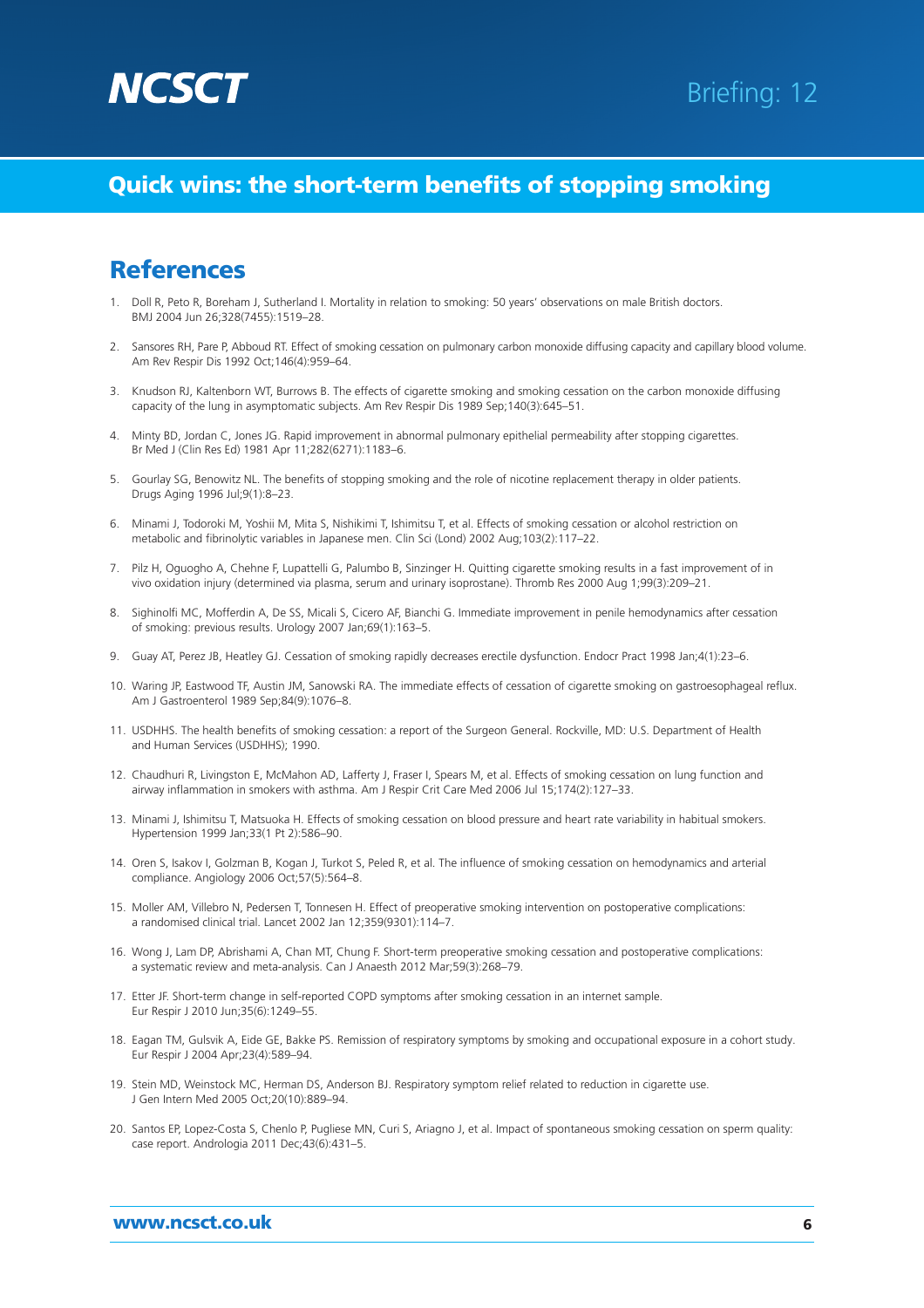

- 21. Tonnesen P, Pisinger C, Hvidberg S, Wennike P, Bremann L, Westin A, et al. Effects of smoking cessation and reduction in asthmatics. Nicotine Tob Res 2005 Feb;7(1):139–48.
- 22. Hosokawa S, Hiasa Y, Miyazaki S, Ogura R, Miyajima H, Ohara Y, et al. Effects of smoking cessation on coronary endothelial function in patients with recent myocardial infarction. Int J Cardiol 2008 Aug 1;128(1):48–52.
- 23. McDonald AD, Armstrong BG, Sloan M. Cigarette, alcohol, and coffee consumption and prematurity. Am J Public Health 1992 Jan;82(1):87–90.
- 24. Kramer MS. Determinants of low birth weight: methodological assessment and meta-analysis. Bull World Health Organ 1987;65(5):663–737.
- 25. Lieberman E, Gremy I, Lang JM, Cohen AP. Low birthweight at term and the timing of fetal exposure to maternal smoking. Am J Public Health 1994 Jul;84(7):1127–31.
- 26. Hull DH, Beale PJ. Cigarette smoking and duodenal ulcer. Gut 1985 Dec;26(12):1333–7.
- 27. Tatsuta M, Iishi H, Okuda S. Effects of cigarette smoking on the location, healing and recurrence of gastric ulcers. Hepatogastroenterology 1987 Oct;34(5):223–8.
- 28. Scanlon PD, Connett JE, Waller LA, Altose MD, Bailey WC, Buist AS. Smoking cessation and lung function in mild-to-moderate chronic obstructive pulmonary disease. The Lung Health Study. Am J Respir Crit Care Med 2000 Feb;161(2 Pt 1):381–90.
- 29. Wise RA, Kanner RE, Lindgren P, Connett JE, Altose MD, Enright PL, et al. The effect of smoking intervention and an inhaled bronchodilator on airways reactivity in COPD: the Lung Health Study. Chest 2003 Aug;124(2):449–58.
- 30. Willemse BW, ten Hacken NH, Rutgers B, Lesman-Leegte IG, Postma DS, Timens W. Effect of 1-year smoking cessation on airway inflammation in COPD and asymptomatic smokers. Eur Respir J 2005 Nov;26(5):835–45.
- 31. Lapperre TS, Sont JK, van SA, Gosman MM, Postma DS, Bajema IM, et al. Smoking cessation and bronchial epithelial remodelling in COPD: a cross-sectional study. Respir Res 2007;8:85.
- 32. Twardella D, Kupper-Nybelen J, Rothenbacher D, Hahmann H, Wusten B, Brenner H. Short-term benefit of smoking cessation in patients with coronary heart disease: estimates based on self-reported smoking data and serum cotinine measurements. Eur Heart J 2004 Dec;25(23):2101–8.
- 33. Ockene JK, Kuller LH, Svendsen KH, Meilahn E. The relationship of smoking cessation to coronary heart disease and lung cancer in the Multiple Risk Factor Intervention Trial (MRFIT). Am J Public Health 1990 Aug;80(8):954–8.
- 34. Rosenberg L, Palmer JR, Shapiro S. Decline in the risk of myocardial infarction among women who stop smoking. N Engl J Med 1990 Jan 25;322(4):213–7.
- 35. Rosenberg L, Kaufman DW, Helmrich SP, Shapiro S. The risk of myocardial infarction after quitting smoking in men under 55 years of age. N Engl J Med 1985 Dec 12;313(24):1511–4.
- 36. Breuer-Katschinski BD, Armstrong D, Goebell H, Arnold R, Classen M, Fischer M, et al. Smoking as a risk factor for duodenal ulcer relapse. RUDER Study Group. Z Gastroenterol 1995 Sep;33(9):509–12.
- 37. Cosnes J, Carbonnel F, Carrat F, Beaugerie L, Cattan S, Gendre J. Effects of current and former cigarette smoking on the clinical course of Crohn's disease. Aliment Pharmacol Ther 1999 Nov;13(11):1403–11.
- 38. Frye RE, Schwartz BS, Doty RL. Dose-related effects of cigarette smoking on olfactory function. JAMA 1990 Mar 2;263(9):1233–6.
- 39. Johnson NW, Bain CA. Tobacco and oral disease. EU-Working Group on Tobacco and Oral Health. Br Dent J 2000 Aug 26;189(4):200–6.
- 40. Thomson WM, Broadbent JM, Welch D, Beck JD, Poulton R. Cigarette smoking and periodontal disease among 32-year-olds: a prospective study of a representative birth cohort. J Clin Periodontol 2007 Oct;34(10):828–34.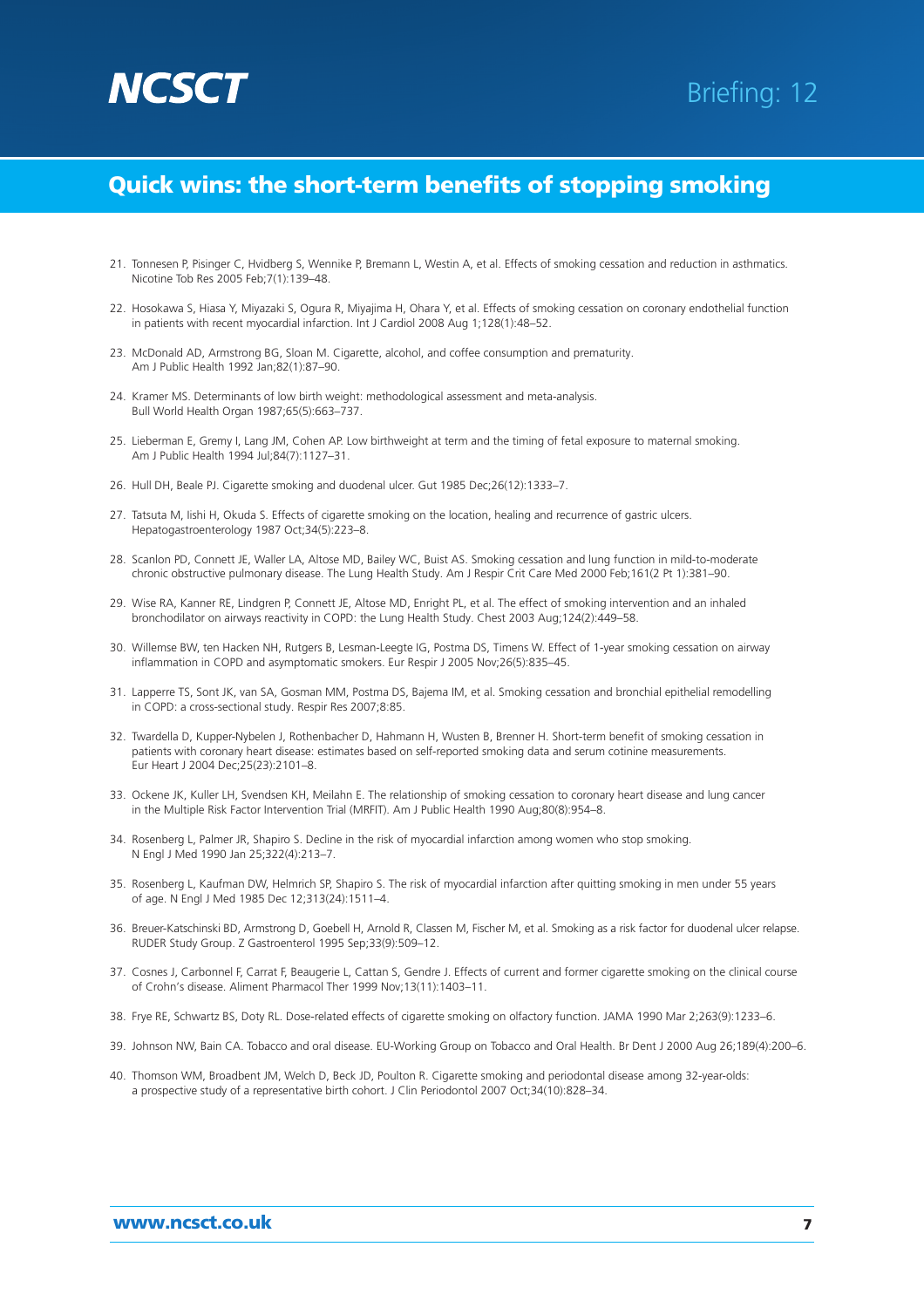

- 41. Ortiz A, Grando SA. Smoking and the skin. Int J Dermatol 2012 Mar;51(3):250–62.
- 42. Seitz C, Strack R, Wyrick D. Cigarette smoking and facial wrinkles: a review of the literature. J Smok Cess 2012;7:18–24.
- 43. Perkins KA, Parzynski C, Mercincavage M, Conklin CA, Fonte CA. Is self-efficacy for smoking abstinence a cause of, or a reflection on, smoking behavior change? Exp Clin Psychopharmacol 2012 Feb;20(1):56–62.
- 44. Kadden RM, Litt MD. The role of self-efficacy in the treatment of substance use disorders. Addict Behav 2011 Dec;36(12):1120–6.
- 45. Stuart K, Borland R, McMurray N. Self-efficacy, health locus of control, and smoking cessation. Addict Behav 1994 Jan;19(1):1–12.
- 46. Christakis NA, Fowler JH. The collective dynamics of smoking in a large social network. N Engl J Med 2008 May 22;358(21):2249–58.
- 47. Gerace TA, Hollis J, Ockene JK, Svendsen K. Smoking cessation and change in diastolic blood pressure, body weight, and plasma lipids. MRFIT Research Group. Prev Med 1991 Sep;20(5):602–20.
- 48. Osler M, Tjonneland A, Suntum M, Thomsen BL, Stripp C, Gronbaek M, et al. Does the association between smoking status and selected healthy foods depend on gender? A population-based study of 54 417 middle-aged Danes. Eur J Clin Nutr 2002 Jan;56(1):57–63.
- 49. Laaksonen M, Luoto R, Helakorpi S, Uutela A. Associations between health-related behaviors: a 7-year follow-up of adults. Prev Med 2002 Feb;34(2):162–70.
- 50. Rimer BK, Orleans CT, Keintz MK, Cristinzio S, Fleisher L. The older smoker. Status, challenges and opportunities for intervention. Chest 1990 Mar;97(3):547–53.
- 51. Nagaya T, Yoshida H, Takahashi H, Kawai M. Cigarette smoking weakens exercise habits in healthy men. Nicotine Tob Res 2007 Oct;9(10):1027–32.
- 52. Hughes JR. Effects of abstinence from tobacco: valid symptoms and time course. Nicotine Tob Res 2007 Mar;9(3):315–27.
- 53. Shahab L, West R. Differences in happiness between smokers, ex-smokers and never smokers: cross-sectional findings from a national household survey. Drug Alcohol Depend 2012 Feb 1;121(1–2):38–44.
- 54. Shahab L, West R. Do ex-smokers report feeling happier following cessation? Evidence from a cross-sectional survey. Nicotine Tob Res 2009 May;11(5):553–7.
- 55. West R, Hajek P. What happens to anxiety levels on giving up smoking? Am J Psychiatry 1997 Nov;154(11):1589–92.
- 56. McDermott MS, Marteau TM, Hollands GJ, Hankins M, Aveyard P. Change in anxiety following successful and unsuccessful attempts at smoking cessation: cohort study. Br J Psychiatry 2013 Jan;202:62–7.
- 57. Shahab L, Andrew S, West R. Changes in prevalence of depression and anxiety following smoking cessation: results from an international cohort study (ATTEMPT). Psychol Med. In press 2013.
- 58. Jamal M, Willem Van der Does AJ, Cuijpers P, Penninx BW. Association of smoking and nicotine dependence with severity and course of symptoms in patients with depressive or anxiety disorder. Drug Alcohol Depend. In press 2012.
- 59. Haustein KO, Haffner S, Woodcock BG. A review of the pharmacological and psychopharmacological aspects of smoking and smoking cessation in psychiatric patients. Int J Clin Pharmacol Ther 2002 Sep;40(9):404–18.
- 60. Iringe-Koko B, McNeill A, Joossens L, West R, Brown J, Dockrell M, et al. Trends in purchase of illicit tobacco and price of cigarettes in England 2007/8–2010/11. Tobacco Control. In press 2013.
- 61. West R, Brown J. Smoking and Smoking Cessation in England 2011. www smokinginengland info 2012
- 62. Office for National Statistics. Family Spending 2012. www ons gov uk/ons/rel/family-spending/family-spending/family-spending-2012-edition/index html 2012